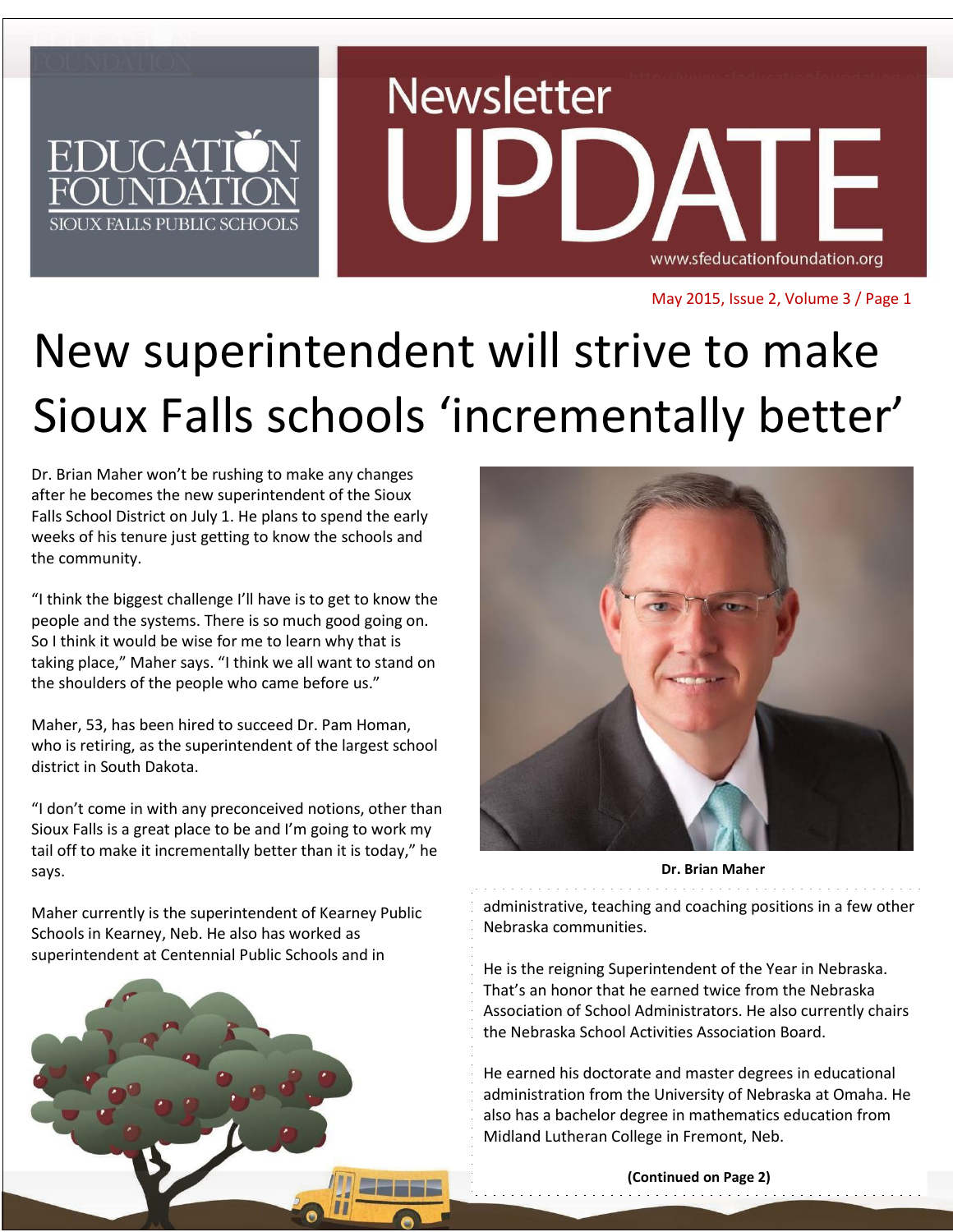#### May 2015, Issue 2, Volume 3 / Page 2

## Maher expects to find similarities in S.D. and Neb.

#### **(Continued from Page 1)**

Carly Reiter, who serves on both the Education Foundation Board and the School Board, expects Maher to help improve Sioux Falls Public Schools.



**Carly Reiter**

"As a School Board, we are just super excited to welcome Dr.

Maher to Sioux Falls," she says, "and he is very excited to begin his venture. I think he'll take us to the next level, as Sioux Falls continues to grow."

Maher appears to be especially good at building connections, Reiter says.

"He is definitely a relationship builder and will spend the time and energy necessary to get to know the people of our district," she says.

"I think it's fabulous that he'll have resources that he can reach out to and say, 'we're having this challenge; what are you doing about it?' "

Maher was one of five finalists for the Sioux Falls job, and one of two who were called back for a second interview.

He wasn't initially interested in the Sioux Falls job when he was contacted by a recruiting firm looking for good candidates because he loved his work in Kearney, he says. However, the recruiter challenged him to take a look at Sioux Falls and its school system.

"His position was that Sioux Falls and the School District would sell themselves if I gave them a look and, boy, was he right," Maher says.

He expects to find similarities between school systems in South Dakota and Nebraska, including in how public schools are funded.

Most states are low in their level of public support for schools, he says. He also expects to find similar cultural values among people of the two districts.

"There's the Midwestern value in terms of work ethic and doing the right thing. I suspect that will be the same in Sioux Falls as it is in Kearney," he says.

Maher is no stranger to working with an Education Foundation, either. The Kearney Public Schools Foundation grosses between \$250,000 and \$300,000 annually for various programs and funds.

Kearney's foundation has a full-time director who has an office in the school. However, the organization is governed by a board with volunteer members.

Sioux Falls' Education Foundation also is run by a board of volunteers. It is assisted by two part-time employees. The organization gave out nearly \$40,000 in grants for innovative teacher projects this past school year. It also gave out \$8,400 to help first-time teachers buy classroom supplies.

## You can help schools by making a donation

The Education Foundation is a nonprofit organization endorsed by the Sioux Falls School District. Its objective is to improve education by assisting teachers and students.

You can make a difference by donating to the Education Foundation in support academic projects and activities that are not supported by tax dollars. Gifts to the Foundation fund programs that reward and encourage innovative teaching. Grants also are awarded to help new, first-time teachers buy classroom supplies.

More information about making donations, as well as education news, is available on the Foundation's website, [www.sfeducationfoundation.org.](http://www.sfeducationfoundation.org/) Businesses and individuals with questions about donation options also may call the Sioux Falls Area Community Foundation at 605-336-7055.

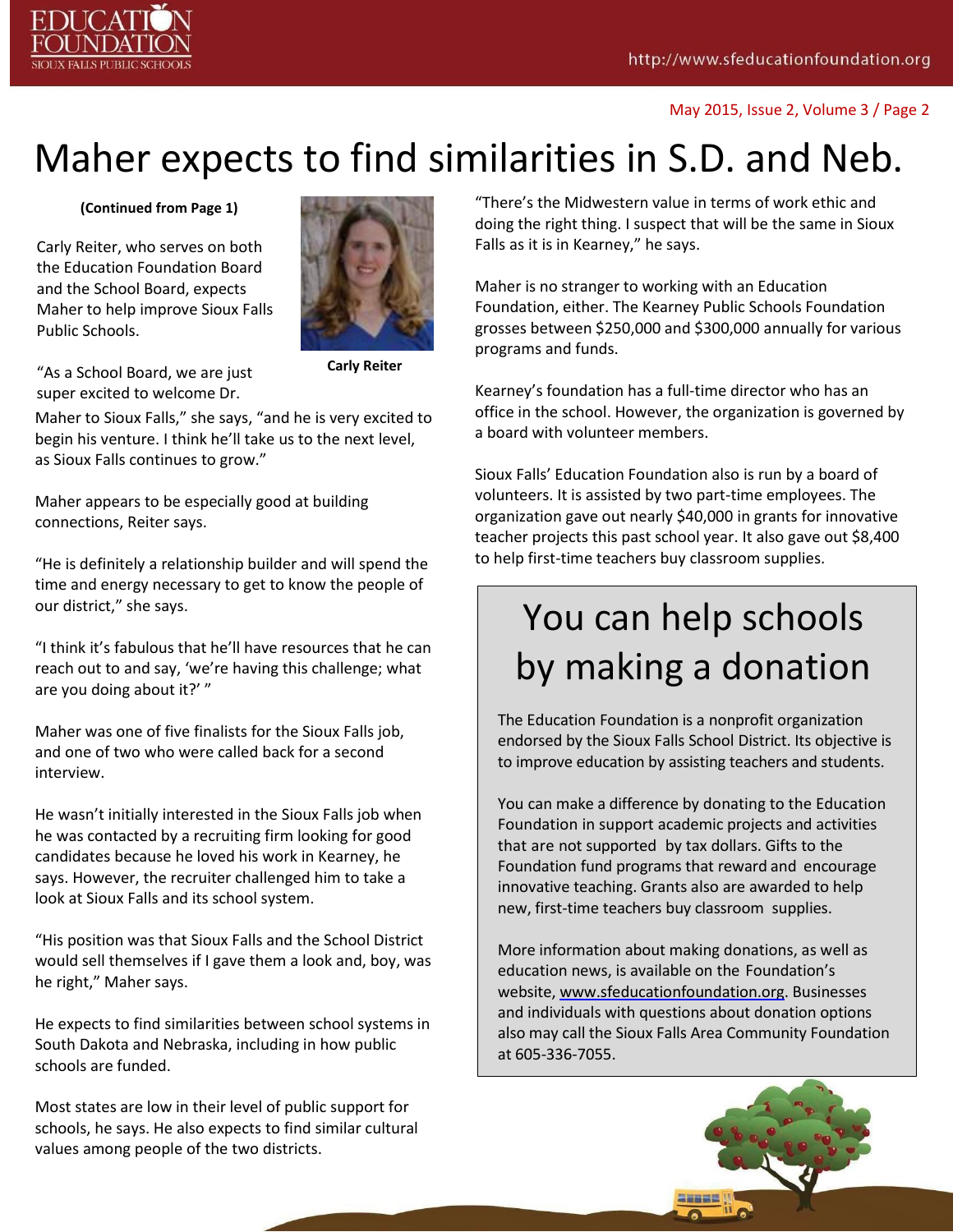

.

May 2015, Issue 2, Volume 3 / Page 3

## Teresa Jackson brings 'positive energy' to Board

Good teachers change students' lives, Teresa Jackson says. "There isn't anyone who hasn't been impacted in a positive way by a teacher," she says.

Jackson would like to help more teachers in Sioux Falls Public Schools get the extra tools they need to reach more students in innovative and inspiring ways, and she's in a good position to help: She's a member of the Education Foundation Board.

The Foundation awards grants annually to help teachers with innovative classroom projects. It also awards grants to help first-time teachers buy classroom supplies. The grants are funded by donations from individuals and businesses.

As an experienced marketing consultant, Jackson helps promote the Foundation. "We've got to create awareness out there. People need to know," she says.

Jackson spent 20 years working for prominent marketing companies in Sioux Falls. She recently set out on her own by forming Teresa Jackson & Associates.

She's excited about the professional flexibility she has now in running her own business. Being self-employed allows her to control who she's around and to constantly seek inspiration. "I love meeting and educating and empowering other people to succeed," she says.

Jackson graduated from Lincoln High School in Sioux Falls. She went on to major in mass communications and minor in graphic design at South Dakota State University.

She has been reintroduced to the value of public education by helping raise her 11-year-old nephew. Her brother is blind and deaf, and her sisterin-law is deaf. So her nephew spends a lot of his time with her. It's a parental-like responsibility that Jackson cherishes.

She takes her nephew to school every day and marvels at his educational growth. "He just finished reading the biography of Steve Jobs. He's amazing," she says.

Jackson enjoys spending time with family and friends. Her work and civic duties don't leave her much time for hobbies. She only got to ride her Harley-Davidson twice last year, for example, she says.

**(Continued on Page 4)**



**Teresa Jackson**

### 14 volunteers lead Education Foundation

Teresa Jackson joined the Education Foundation Board about a year ago. Other volunteers who serve on the Board are:

Vernon Brown (Secretary), Catherine Dekkenga, Diane Rausch (Vice Chair), Nancy Duncan, Stephanie Gongopoulos, DeeAnn Konrad, Mike Moore, Anne Powers, Justin Reilly (Treasurer), Carly Reiter (Ex Officio), Amy Scott-Stoltz (Chair) and Jamie Simko.

The Board is assisted by two part-time employees: Foundation Coordinator Angie Kuiper and Newsletter Editor Rob Swenson.

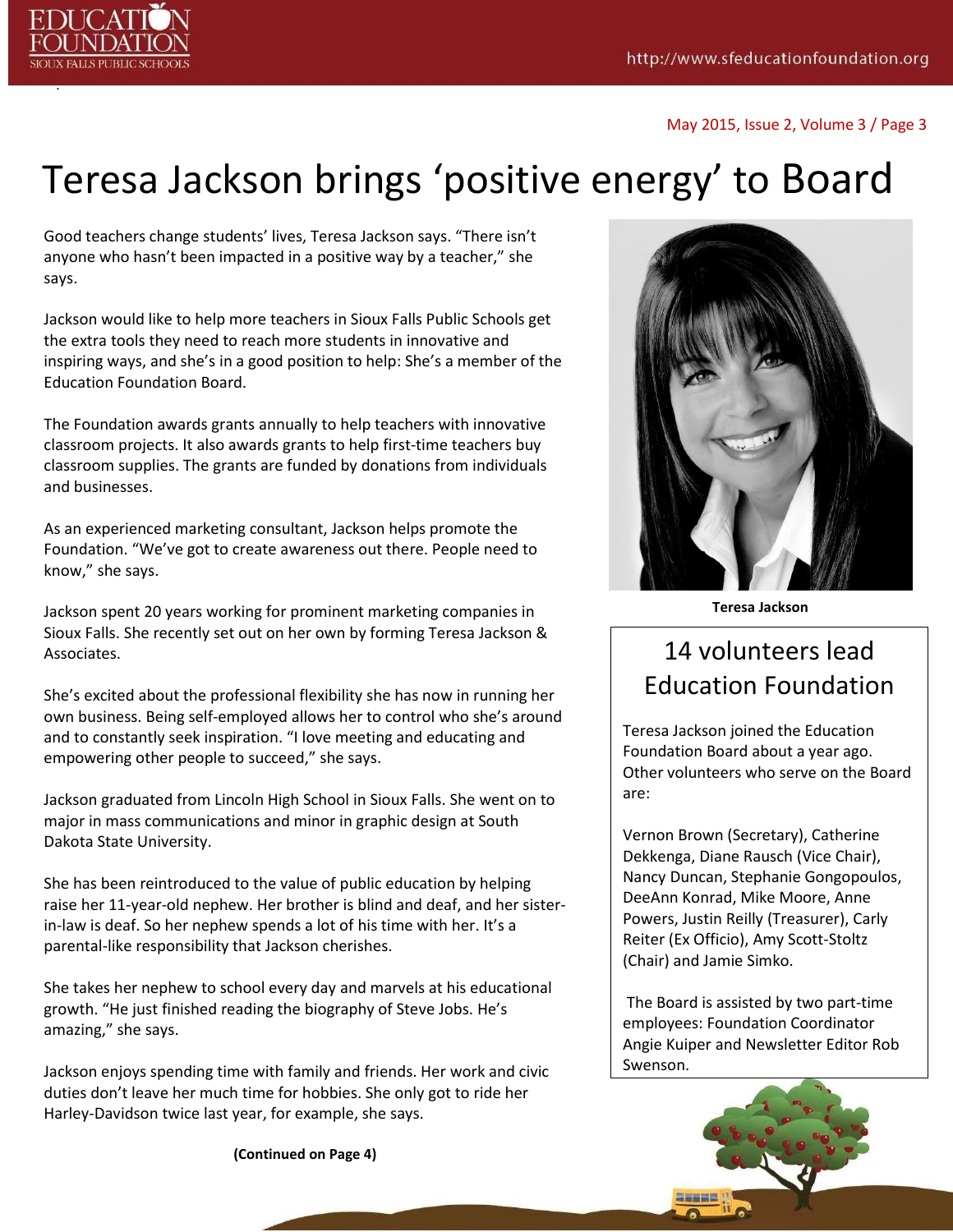

#### May 2015, Issue 2, Volume 3 / Page 4

### Task force examines issues of school funding, teacher pay

Sen. Deb Soholt of Sioux Falls co-chairs a South Dakota task force that she hopes will play a key role in reforming education funding and creating higher salaries for teachers in the state.

"No one is proud that our teacher pay is  $51<sup>st</sup>$  in the nation. That is the launching pad for this Blue Ribbon Task Force," Soholt says.

She and a fellow Republican, Rep. Jacqueline Sly of Rapid City, co-chair the Blue Ribbon Task Force on Teachers and Students. The advisory panel was created by Gov. Dennis Daugaard and legislative leaders. The mission of the task force is to evaluate the state formula for funding K-12 education and make recommendations to the 2016 Legislature.

"It's an honor to be part of something that has such a long-lasting possibility of impact," says Soholt, who also is the director of women's health for the Avera Medical Group.

"Funding of K-12 is the issue," says Soholt. Panel members will not address curriculum-related matters or the state's college system.

The task force is hosting a series of pubic and invitation-only meetings around the state to gather input. A public meeting is scheduled June 16 in Sioux Falls. Meeting details are being worked out.

### Jackson makes others smile

**(Continued from Page 3)**

Amy Scott-Stoltz, who chairs the Education Foundation Board, says Jackson's expertise will help spread constructive information about the organization and its mission.

"I've known Teresa for a long time. She has a wonderful background and brings a fresh perspective to our Board," Scott-Stoltz says. "She's always upbeat and willing take on challenges."

In addition to serving on the Education Foundation Board, Jackson serves on the Board of The Banquet, a ministry that provides food and fellowship to people in Sioux Falls. She also serves as a mentor for women through EmBe, formerly known as the YWCA.

Jackson has mentored two women in the Sioux Falls area, says Erin Bosch, director of women's leadership at EmBe.

"The great thing about Teresa is that she sees potential in people that they often don't see themselves," Bosch says. "She's just got a lot of positive energy. It's hard not to smile when she smiles."

### Our Mission

The mission of the Sioux Falls Public Schools Education Foundation is to enhance educational opportunities and promote achievement among all students by supporting academic projects and activities not funded by tax dollars.

It is our belief that the good life we share here is a reflection of the quality education our students receive in our local public schools.

### More information available

For more news and information about the Education Foundation and its programs, check out our website: [www.sfeducationfoundation.org.](http://www.sfeducationfoundation.org/)

Questions about Education Foundation programs may be emailed to [sfeducationfoundation@gmail.com.](mailto:sfeducationfoundation@gmail.com)

Questions about donations may be directed to the Sioux Falls Area Community Foundation, phone (605) 336-7055.





**Sen. Deb Soholt**

A public hearing on school funding is scheduled June 16 in Sioux Falls. For more details, see [www.blueribbon.sd.gov.](http://www.blueribbon.sd.gov/) People may submit comments to the panel through the website.